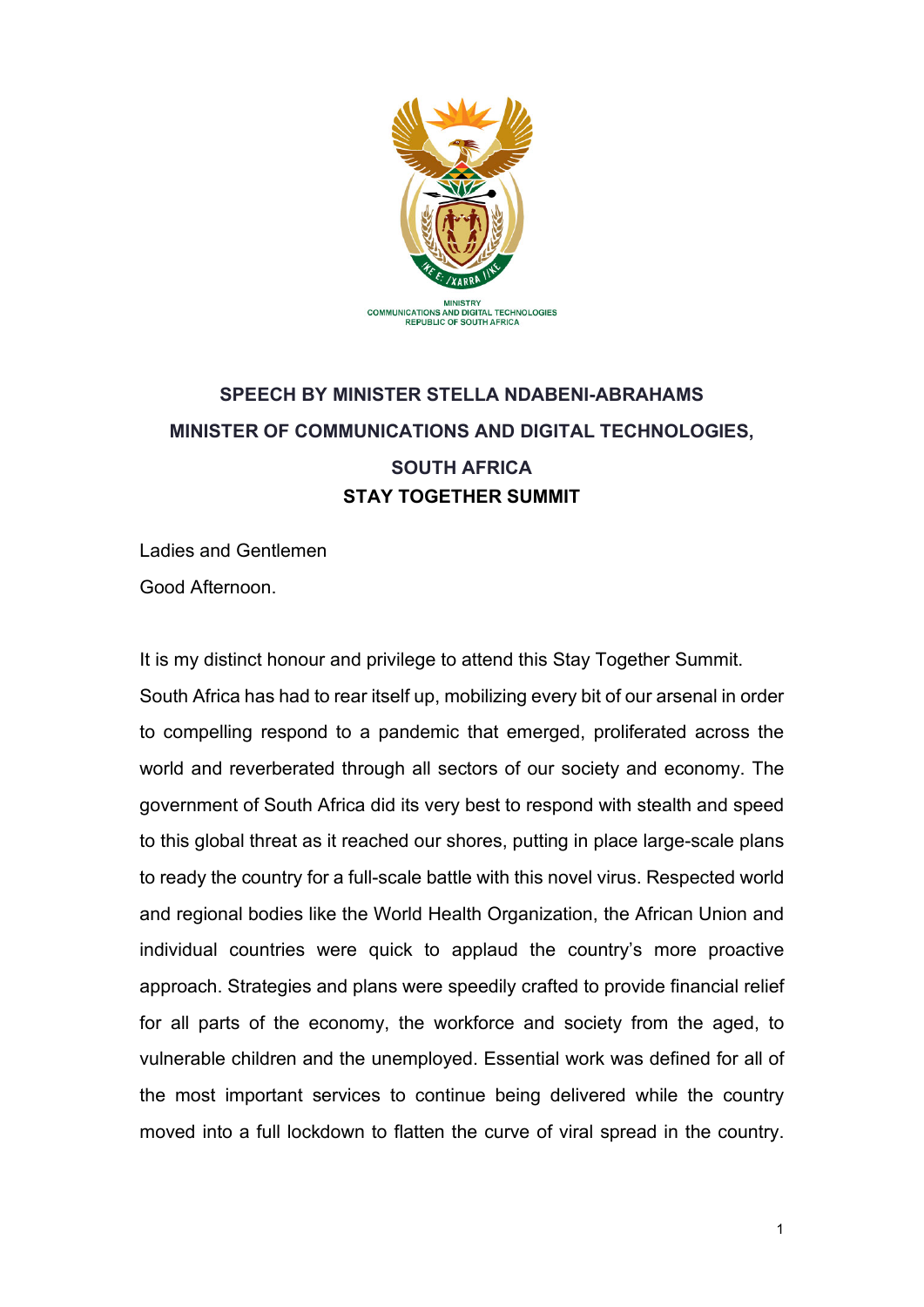The impact of these quickly implemented changes meant that the infection curve was indeed flattened giving the health system invaluable time to prepare for the inevitable exponential growth in infections that was sure to come in the near future.

There were other changes made in other areas in South Africa. With communications and internet connectivity taking on a new significance as millions of people sought to access lockdown regulations or health related information, information around social aid or notifications around schooling and university schedule or content changes. Others took to the Internet to register for unemployment benefits as layoffs increased while education started to go online in earnest. Workers began working from home even before the official lockdown level 5 commenced towards the end of March 2020. Even then, spikes in network traffic in traditionally suburban areas were detected. Network players in the South African telecommunications were forced to quickly prepare their networks for this sudden surge in demand for network services.

Several government and ministry led changes were introduced to ensure that communications were improved and sustained in the period of lockdown allow essential information sharing and productivity of vital industrial sectors to continue. In collaboration with network operators, education and health service websites were zero rated, operators were engaged to reduce the costs of data and more. Responding directly to the need for improved quality of service of networks in a time of heightened demand while ensuring schooling could continue targets were set for connectivity to 104 virtual schools at a guaranteed 10Mbps. Our country and our Ministry of Communications & Digital Technologies quickly constituted the Covid-19 Connectivity Task Team, placing them in charge of ensuring these connectivity goals and plans were enacted by coordinating the efforts and actions of industry. On the supply side of network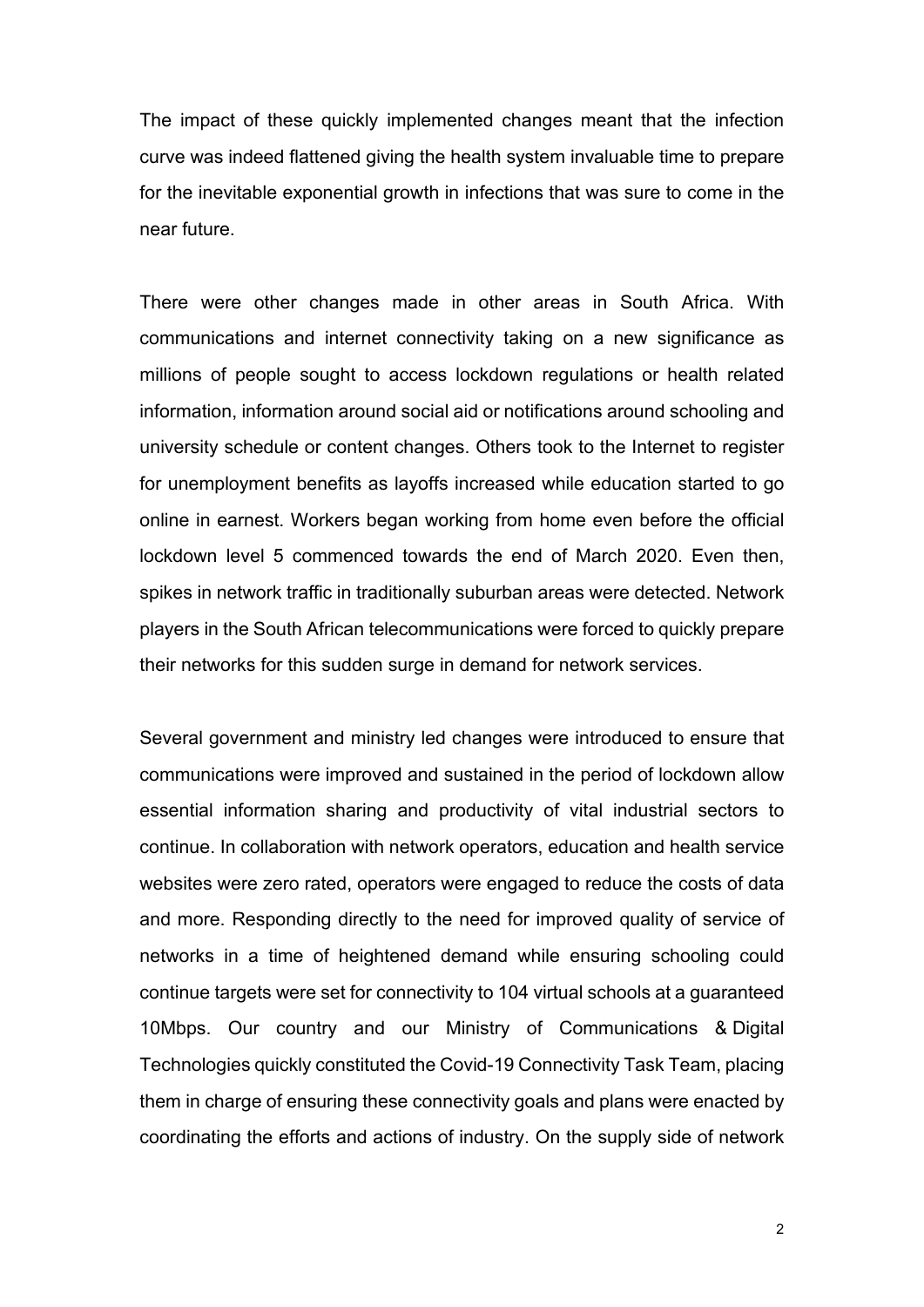communications services specific actions were taken to hasten the speed of delivery of connectivity in communities. These included the designation of network communications workers as essential to allow then to continue maintaining and rolling out networks and the needed capacity enhancements, the reduction of the type approvals from the usual 30 days to just 4 days, greenlighting the rapid deployment of infrastructure without delay and the temporary deferment of wayleaves or payment of fees in this critical period where continued service provision was paramount. More especially, the availability of communications and digital services was expedited with the release of temporary spectrum comprising the remaining 446 MHz of IMT spectrum. This took the total available IMT spectrum from 504MHz to 950MHz. This powerful move by the Ministry of Communications & Digital Technologies and our regulator ICASA, of course, boosted the ability of the network operators to rapidly scale up their networks to respond head-on to the greatly increased demands of their customer base.

As we move on from the early response to a crisis of global proportions to recovery plans post-pandemic, the government of South Africa is acutely aware that the country must keep its foot on the pedal to bring about the changes needed to ensure its economy transcends simply recovering to where we were before the pandemic. Our economy must be invigorated and strengthened to deliver strong turnarounds. It is no secret that many African countries have battled sluggish economic growth rates since the global financial crises of 2008/2009. Against this backdrop combined with South Africa's history and the resulting deeply entrenched socio-economic challenges including poverty, income equality, high unemployment and generally low skills levels radical changes are called for to set the country on a new growth trajectory. An economic plan that aims to unlock greatly accelerated and intensive growth across existing dominant economic sectors while simultaneously stimulating

3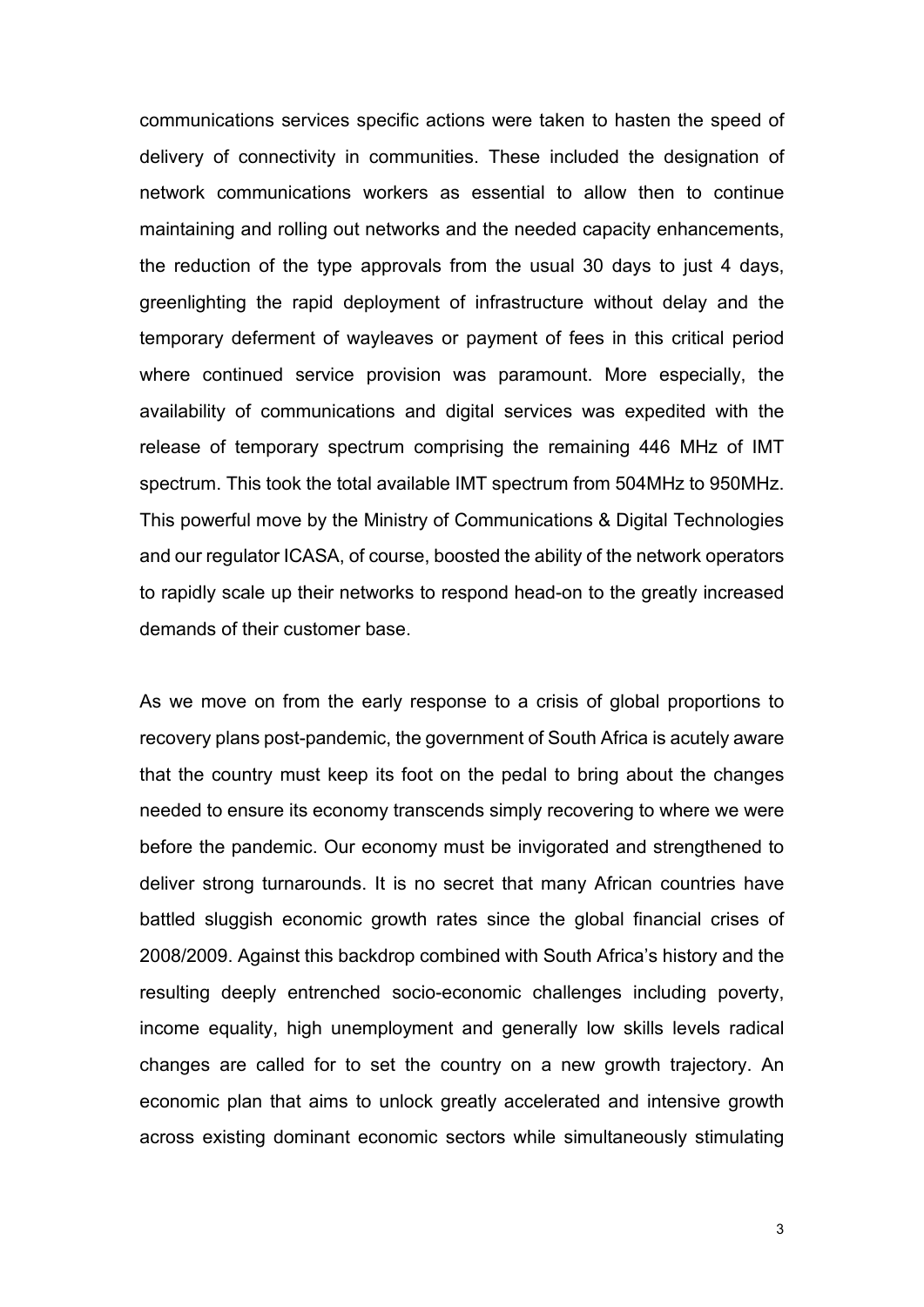new ones needs out of box thinking. More so, this great endeavor needs whatever tools and resources available to support such aggressive growth forecasts. Rapidly evolved technologies such as those associated with 5G and the 4IR affords South Africa exactly the kind of disruptive opportunities needed for the country to leapfrog existing structural or systemic challenges to a new era of development and a new age of growth.

It is with fervor that we anticipate the ushering in of the Fourth Industrial Revolution with its myriad of new technologies, 5G for sure but also with the expansion of existing high value, high speed Broadband technologies like 4G and fiber as the foundations for a fully digital society and economy are constructed. Developing a solid, stable base comprising the right communications and connectivity technologies and developing and implementing 5G networks into the many industries and verticals of South Africa's economy will, no doubt, be a mammoth, highly complex undertaking. There are some key milestones which South Africa is working towards however along with our vibrant and committed digital ecosystem and ICT industry in the country. These are:

1. **Improving the positioning of ICT digital infrastructure**: During this new era, connectivity has become a core requirement in society trailing only the known essentials of food, water and shelter. With clear, correct, quality communications taking on new importance as the pandemic spreads ICT digital infrastructure becomes key to winning or losing the battle against the pandemic. The reality is that ICT is now as important as water, energy, roads and rail are to South Africa's future growth and ability to respond to our people's needs. Our new normal is highly dependent on how the maturity of our communications foundation across the country. ICT is now *essential* national infrastructure. Furthermore, as the country wages its current war with this viral outbreak and mitigation measures are put in place to reduce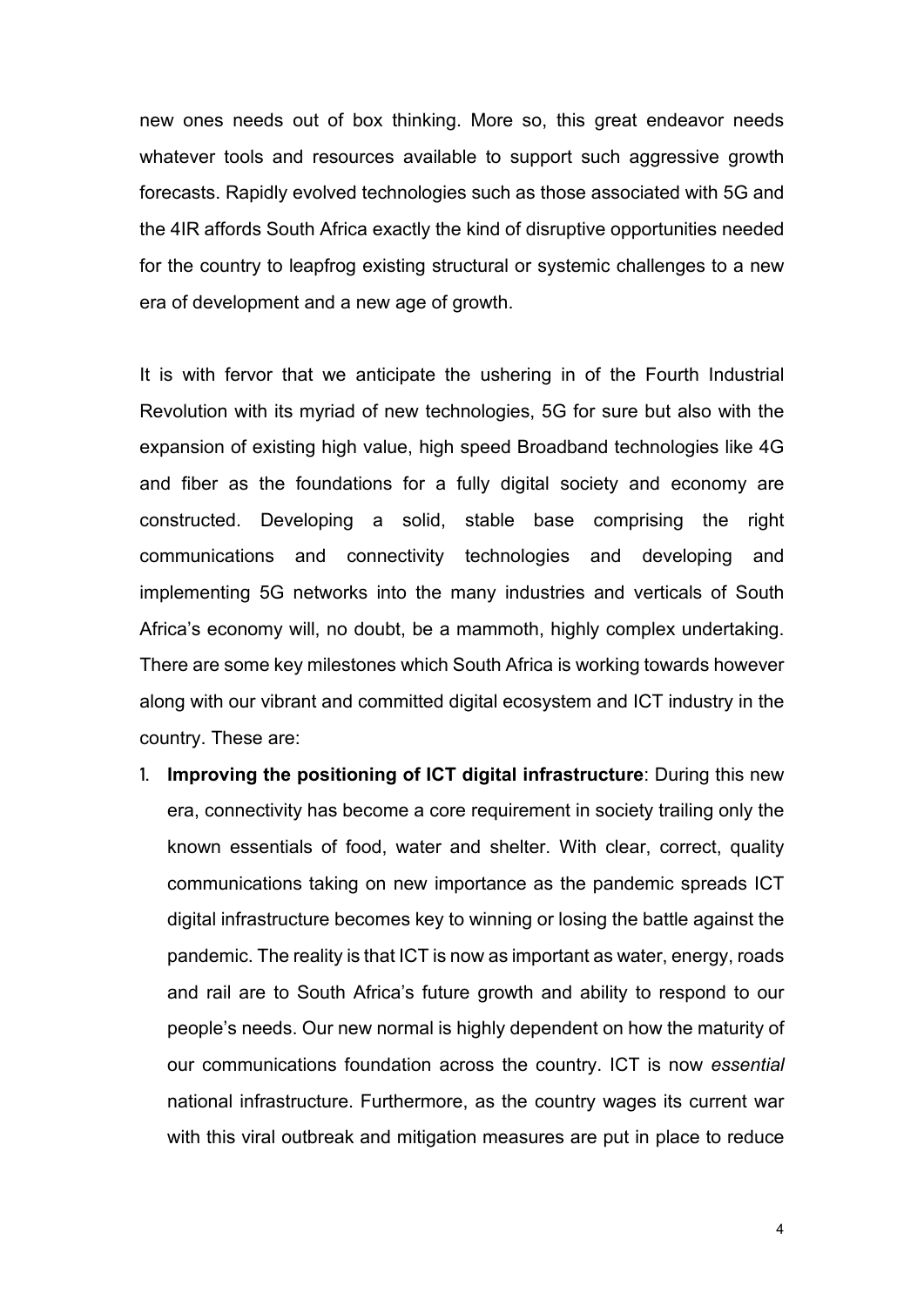its effects and impacts on our society and our economy, preparing South Africa for future shocks that will (inevitably) come is just as vital. A comprehensive and shock-proof ICT infrastructural foundation is inherently linked to building this future resilience of the country to quickly and effortless respond to any other disasters that may befall South Africans.

- 2. **Promoting digital infrastructure upgrades through industry policies and building networks in advance**: Part of our preplanning for coming shocks involves ensuring networks are scaled up to withstand massive, sporadic surges in network demand in the future. As mentioned, the emergence of the pandemic in South Africa led directly to huge demands being placed on the network operators in the country with even dominant market players worrying about meeting user demands. South Africa is at exactly the right time and space at this point to craft the necessary industry policies to promote large-scale and widespread ICT infrastructure upgrades (including connection and computing needs).
- 3. **Investing in digital infrastructure to promote economic recovery**: The country is well aware that sound investment in digital infrastructure and in the ICT industry can effectively drive investment growth in other industries, thereby promoting economic growth across sectors. Investment in digital infrastructure delivers both short term benefits for the industry but also longer-term benefits seen in GDP and employment in countries. The multiplier effect has been demonstrated time and time again where countries invested heavily in ICT with benefits on both economic growth as well as employment for example China, USA, UK etc. South Africa will therefore continue to pursue its connectivity goals to reach the last person in the country with a quality, high speed Broadband connection that allowed that person to access the world of information and opportunities on the Internet.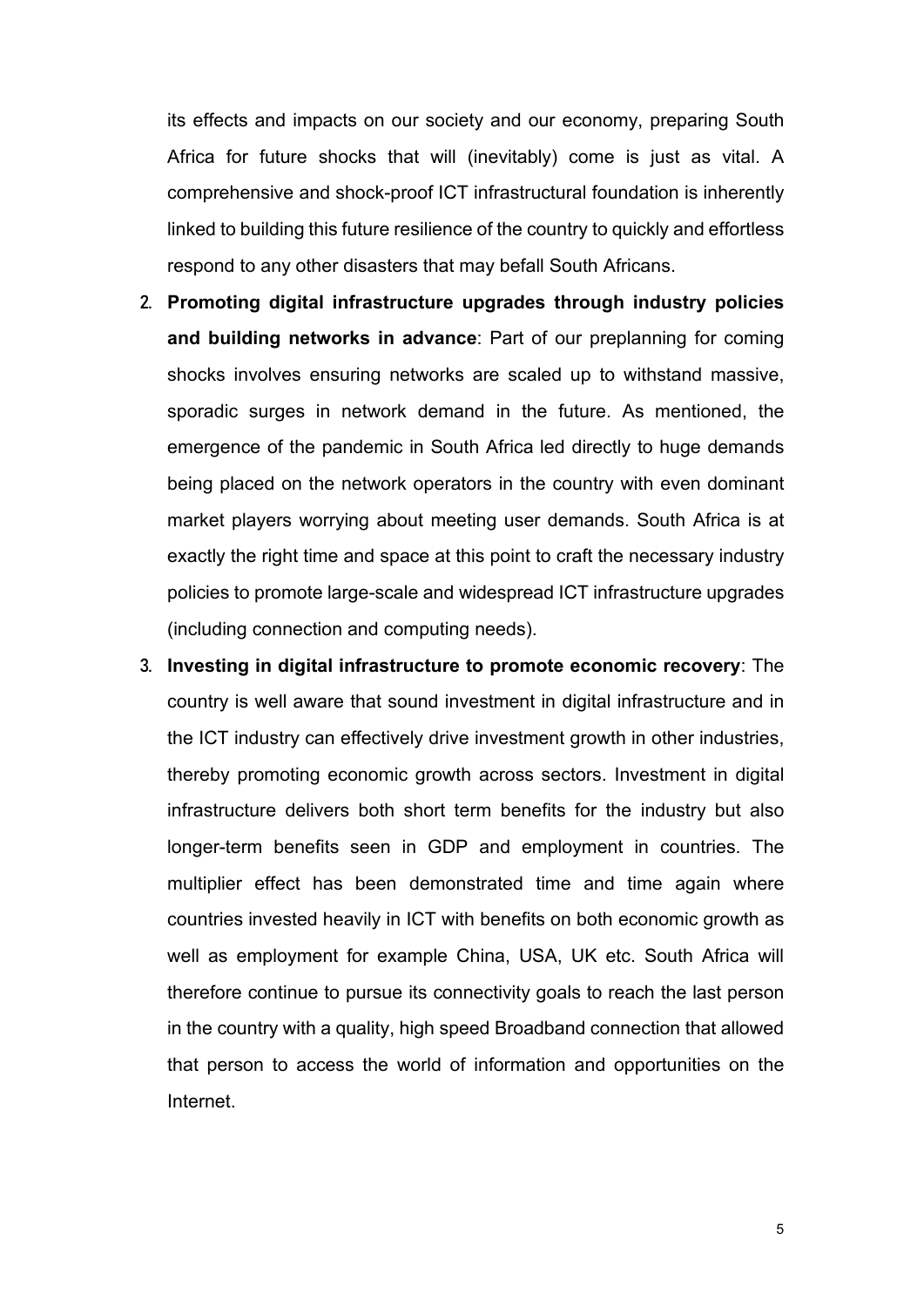For South Africa to advance its socio-economic development goals addressing its short term needs for positive growth and then strengthening economic expansion, the groundwork must be laid now. With the country already having a robust, future-focused regulatory environment implementing the necessary policies and new business models to stimulate growth in the ICT sector and enabling its dispersion into other sectors has become a priority. Directly investing in digital infrastructure, particularly in areas less likely to attract private investment (namely rural areas) allows the government of South Africa to demonstrate its commitment to this digital future it aims to build for all South Africans. The people of South Africa will be able to enjoy the benefits of quality, high speed Broadband networks reaching them wherever they are, whomever they are. In a country with 11 official languages and even more different cultures and people living together, being able to reach each one, everyone from the big cities of Johannesburg, Tshwane and Cape Town to the small towns of Cata, Nyavani or Nkandla is equally important. Reaching our people in their own languages with content relevant to their unique needs while availing cutting edge solutions and services in health, education, small business endeavors or their various workplaces is all-important. Creating an environment that enables rapid network development including network expansion and capacity improvements allows the results of these efforts to be realized more swiftly. It is incumbent on us as the Ministry of Communications & Digital Technologies to bring the industry together and the digital ecosystem of South Africa to figure the ways to bring this vision and this goal for a fully connected, digitalized South Africa to fruition.

These are the elements the government of South Africa and the Ministry of Communications & Digital Technologies can put in place now while laying the groundwork for strengthening research and development, science and technology to increase ICT patents particularly for solutions nuanced for the

6